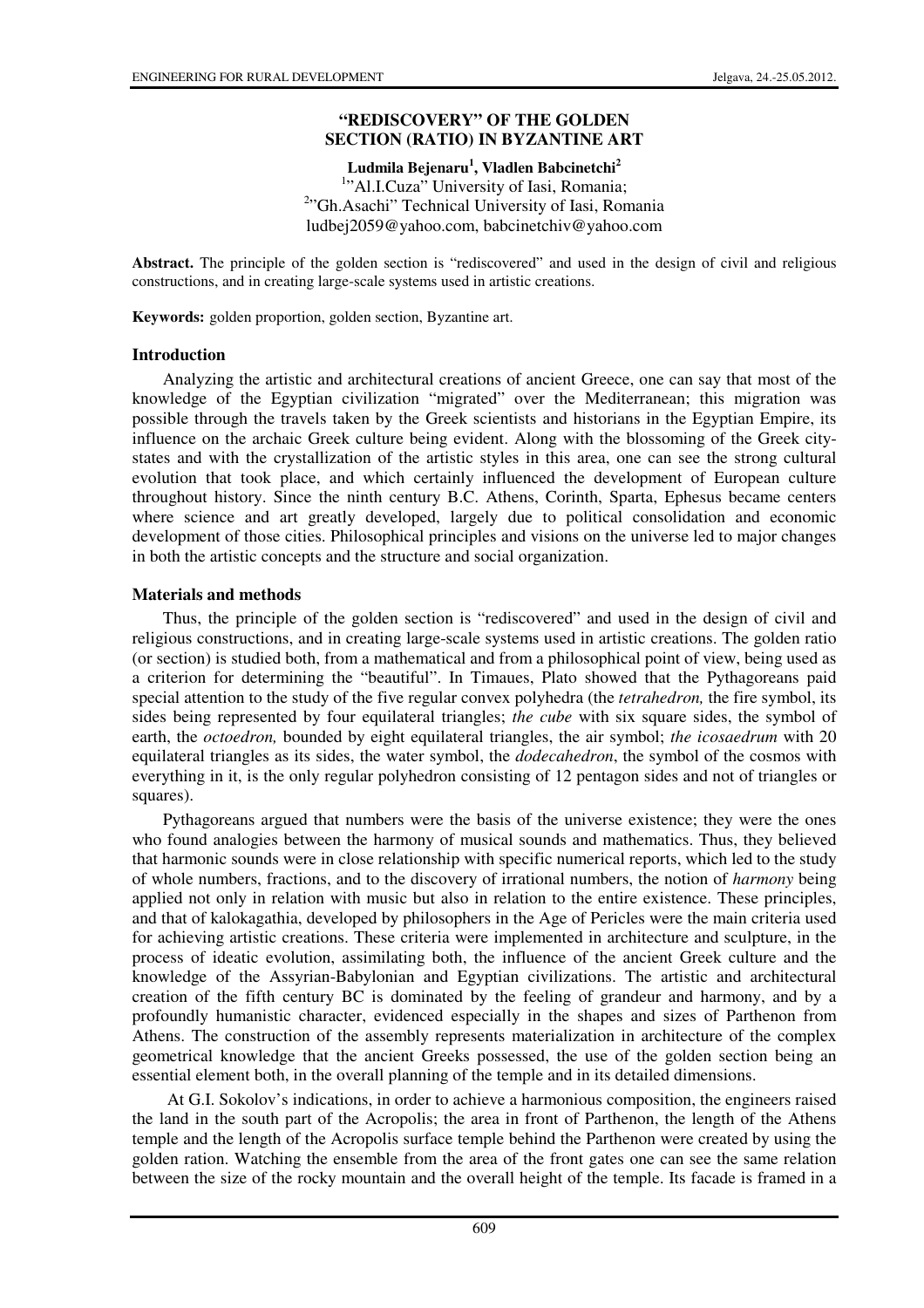rectangle with a side ratio of 1:2 and the basis in a rectangle with a side ratio of 1/(square root of 5). It is well-known that the diagonal of the rectangle with side ratio of 1:2 has the size of square root of 5, and by that one can see that this is the starting point in the geometric building of the Parthenon (Fig. 1). The temple has a width of 100 Greek feet (3089 cm), and a height, according to N.I. Bruno's data, of 61.8 feet.



Fig. 1. **N.I. Bruno, Parthenon** 

The height comprising three levels of the base and the height of the column is 38, 2, and the height of the metopes and of the pediment is 23, 6 feet. The dimensions presented represent a sequence of the golden section.  $(100: 6.18 = 61.8: 38, 2 = 38, 2: 23.6 = \text{phi} \mid 1]$ .

 According to I. Sevelev's studies, from the length of the base (100 feet) and its height (6 feet or 185.4 cm – man's average height) one can deduce all the other dimensions of the temple, using the ratio of 1: square root of 5 (Fig. 2).



Fig. 2. **I. Sevelev's studies of the Parthenon construction**

This ratio is a basic link of the Parthenon construction, which is also related to the height, the column diameter and the distance between them (using the height one can determine the distance between the columns, and from this one can determine the diameter). The grooves applied to the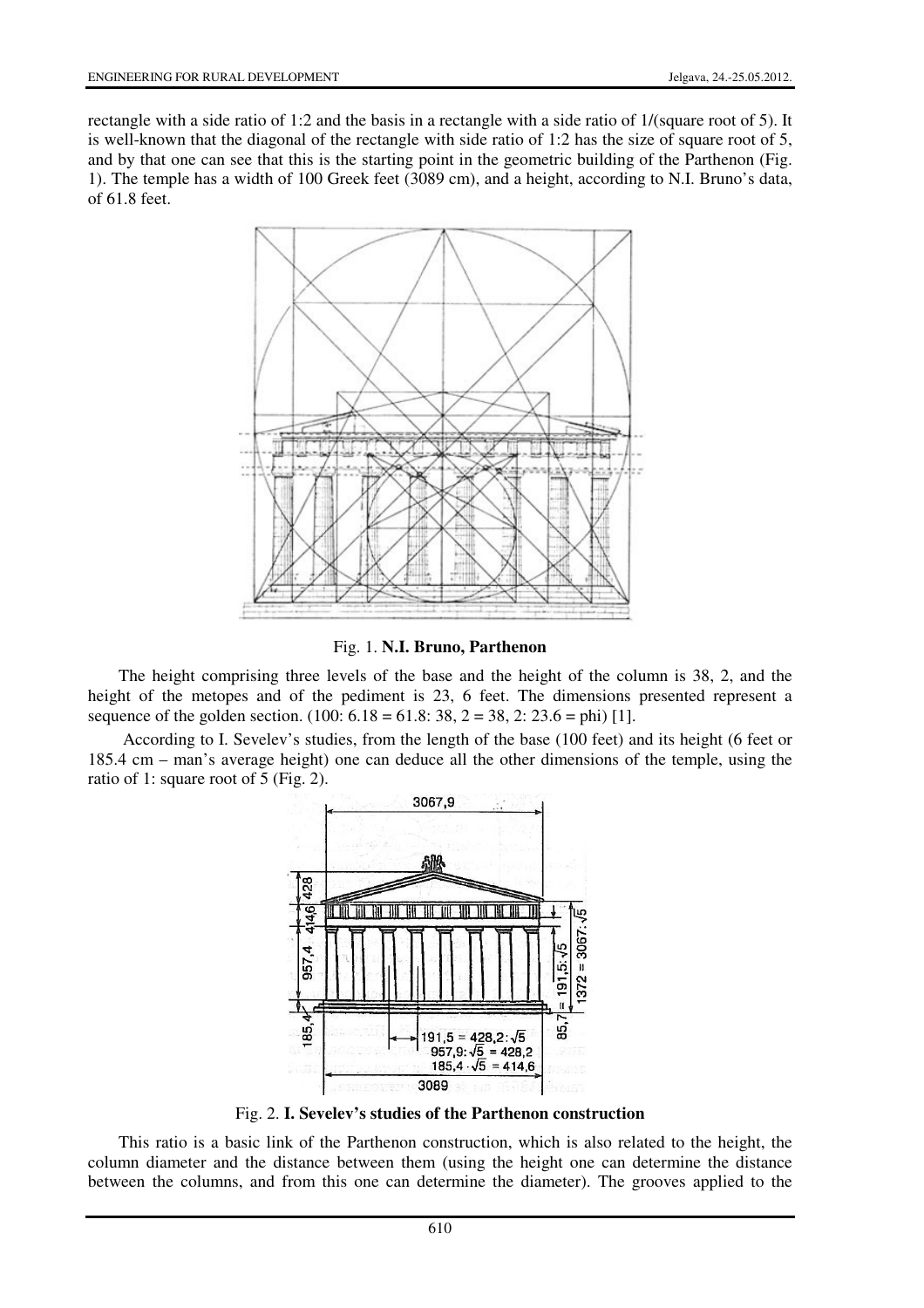column underline their verticality, introducing "the spatiality in volumetric analysis" by exacerbating the "brightness" of the marble. Note that the horizontal and vertical lines are practically missing from the construction of the temple. The lines parallelism create an illusion of deformation, and in order to compensate this effect, the areas of the steps from the base of the temple are slightly raised towards the center, and the columns are inclined slightly inward, having also different sizes (thicker towards the outside). The columns inside the temple are thinner, exacerbating the effect of depth. All these deviations from the geometric lines exactitude are hardly noticeable and are considered insignificant, but it is them that contribute significantly to the plasticity and harmony of the whole.

Thus, the builders' mastery is proved not only by the use of concrete, objective mathematical data, but also by the fact that they have to take into account the optical effects of the whole, the way it is perceived by the viewer. The Hellenistic period caused for most elements of the Greek civilization to be handed down to the colonies of the Mediterranean area, which were afterwards collected and assimilated by the Roman civilization.

In recent decades scientists have increasingly talked about the cultural heritage of Byzantium, as of a sort of treasure held in trust to present generations. But to be always alive, especially in the artistic forms of expression, this legacy must be integrated in a specific lifestyle. The characteristic of the Byzantine art is primarily the fact that its source lies in the divine worship, constantly updated – which is why the respective art cannot be considered a "dead" art.

### **Results and discussion**

The golden ratio, as a basic element in the structure of scale systems used in architecture, is part of the knowledge assimilated within the Byzantine Empire, a fact evidenced by the proportions of the cathedral of St. Sophia in Istanbul (Constantinople). The proportions achieved on the basis of the same relationship are used in the design of many civil and religious buildings situated on the territory of the Italian Peninsula. Later on, in the fourteenth and fifteenth centuries, the Italian architects made constructions in Russia (Moscow's Kremlin), passing on knowledge to local architects, blending the stylistic features of Byzantine Russian art with ancient scale systems. "St. Basil's" Cathedral, a true miracle of Russian architecture, dominated by Byzantine elements, is a towering presence in central Moscow. Among the best known symbols of the Orthodox Russia, this church was dedicated first of all "to the circumcision of our Lord", but along with the burial of Blessed Basil in that place (Vasily Blajenii), the church took on in history and in the consciousness of Muscovites, the name of this holy mystical, very praised in the Russian Church. The cathedral was built between 1555 – 1561 in order to mark Ivan the Terrible's victory over the Tatar khanate of Kazan. The number of the nine towers which haughtily rise above the monumental building from the Red Square represents the number of churches that lie under one roof. Within the architectural ensemble one can find a special combination of geometric lines, gathering triangles and semicircles and rhombus in one of the fewest designs in the world that takes one's breath away. For this reason, the Cathedral of Blessed Basil was compared with the famous Taj Mahal from India.

Studying the cathedral in terms of architecture and the golden proportion, one can see a harmonious blend of asymmetric proportions, many geometrical "irregularities" being built within the same seemingly symmetrical whole (Fig.3). The dynamics of the architectural details and the variety of decorative elements transmit a feeling of elevation, which persist throughout the entire compositional framework of the church. Relating the height of the building (taken as 1 unit) to different dimensions of it, B.Smoliak obtains the series of ratios 1: $\varphi$ : $\varphi$ 2:  $\varphi$ 3:  $\varphi$ 4:  $\varphi$ 4:  $\varphi$ 5:  $\varphi$ 6:  $\varphi$ 7, where  $\varphi$  – 0.618. It is this presence of the golden ratio in the proportions of the cathedral that gives unity and harmony to the architectural details (so different) present in the whole composition, as in the entire Byzantine art [2].

Analyzing a large number of civil and religious Russian edifices and comparing their proportions with those of the ancient monuments, architect G.D. Grimm demonstrates the presence of the golden proportion in both cases and suggests as basic notions the use by lay-out men of such proportions, or at least "the corrections" of the projects achieved intuitively. It is worth noting that one of the stylistic features of the Russian Byzantine style is the building of churches with a number of 1, 2, 3, 5, 8, 13, or 21 domes, numbers corresponding to Fibonacci sequence.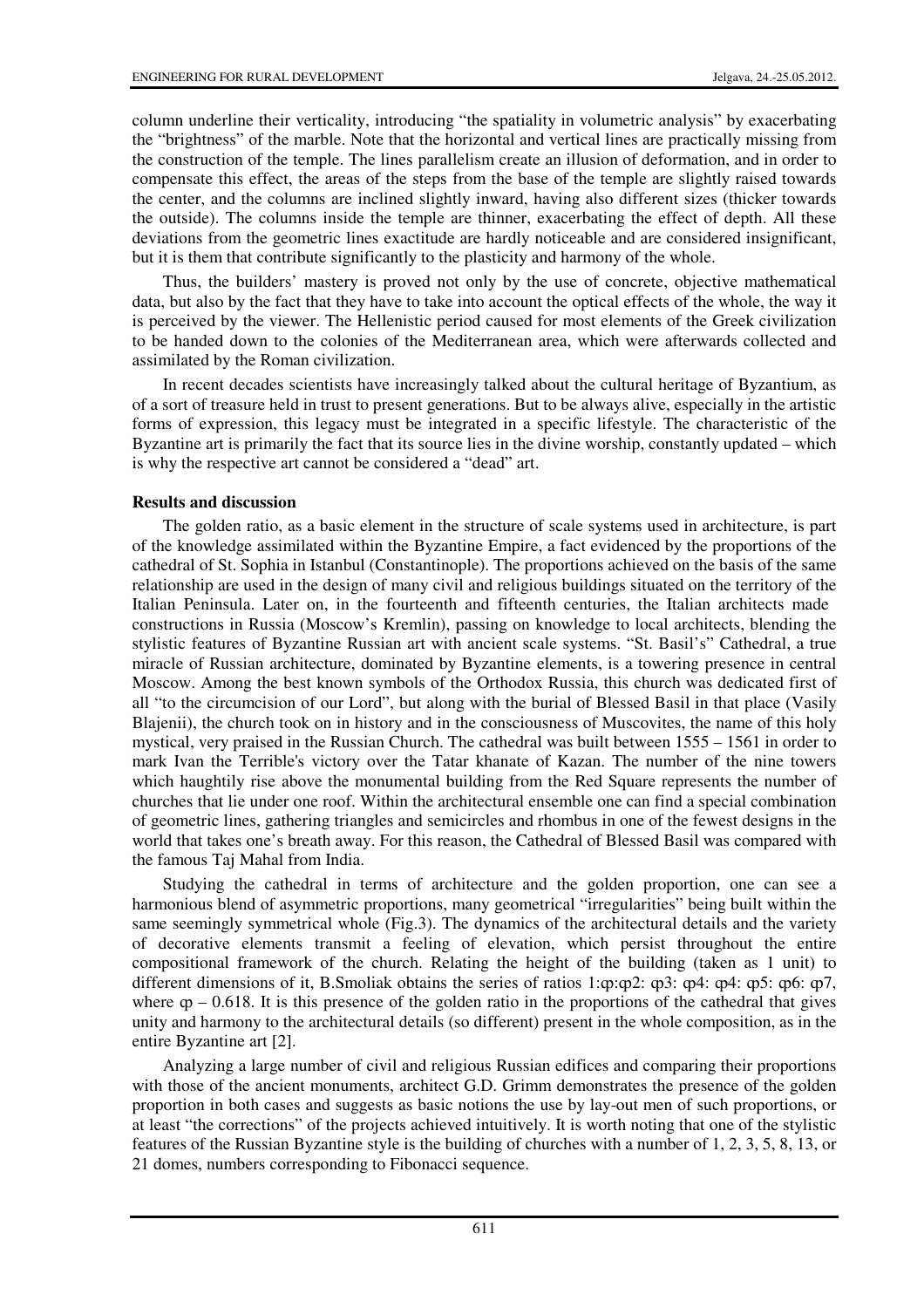The study of the human figure proportions, formed on the basis of anthropometric data, shows the presence of the gold ratio in most relationships between the body fragments. Thus, the face height (up to hairline) is in the golden ratio with the distance from the eyebrows to the chin, which is, in turn, in the same ratio with the distance from the bottom of the nose to the chin. The height of the mouth is on the golden section of the distance between the chin and the nose, like the brows line, which is on the golden section of the distance between the chin and the top of the head. The man's *fingers* consist of three phalanges, basic, medium and distal. The length of the base phalanges of each finger, except of the thumb, is equal to the sum of the lengths of the other two phalanges, and the lengths of each phalanx, is for each finger, in golden ratio to the next one. In the 19th century, Adolf Zeising performed a study on the golden ratio and its existence in the human body proportions and in plant development. By making measurements on thousands of subjects, the author concluded that the golden ratio was an elementary proportion of the well-developed human body. Zeising's observations on the golden ratio and its applicability in the field of aesthetics have influenced the studies and results of many researchers and artists, such as Fechner or Le Corbusier [3].



Fig. 3. **"St. Basil's" Cathedral a true miracle of Russian architecture, dominated by Byzantine elements** 

As Timerding stated [4], the golden ratio can have two forms. In the first version, two observed dimensions coincide on the same direction (vertical or horizontal), being imaginary determined by two parallel lines. A third parallel will divide the distance between the two in a golden section. In the second variant, both dimensions compared represent the dimensions of an area (width, height), being the sides of a rectangle. The fact that this ratio has a nice effect on the visual perception, it does not mean that it is the only existing ratio that causes an aesthetically pleasing impression. In European realistic landscape one can observe the scrupulous observance of the golden ratio rules; but after the appearance of Impressionism, the placement of the horizon line at distances close to the sides of paintings represents an infringement of the rules. This demonstrates that there is no preset rule for the representation in the artistic field of a certain proportion or size, located at determined distances from the eye's height. Seeing the golden ratio only as an aesthetic function may lead to the risk of reducing the scope of the fields in which this ratio is present and used. Meanwhile, a mystical interpretation of this ratio may distort the scientific vision necessary for the understanding of artistic standards and of the psychological conditions in which these are perceived.